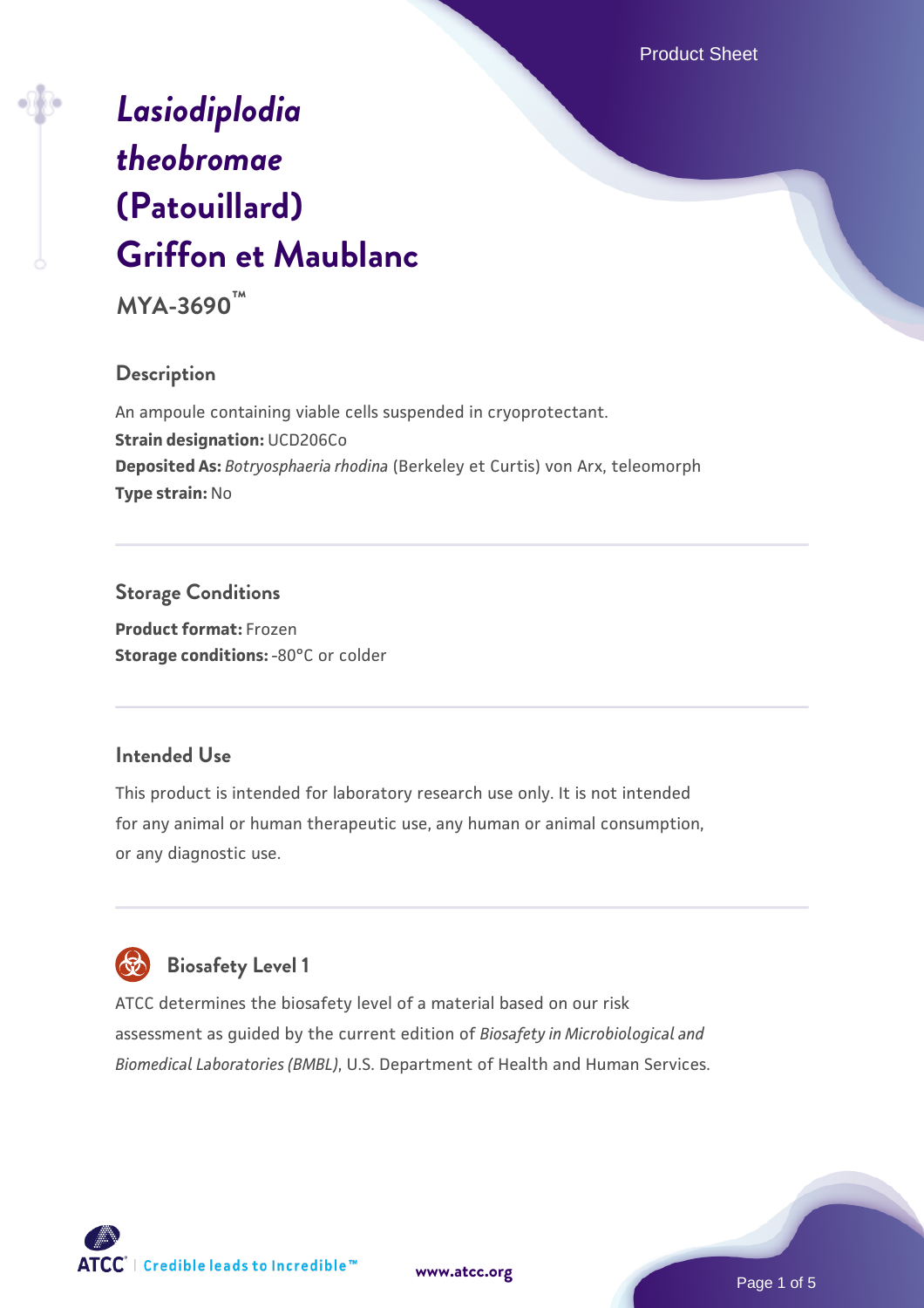#### **MYA-3690**

It is your responsibility to understand the hazards associated with the material per your organization's policies and procedures as well as any other applicable regulations as enforced by your local or national agencies.

ATCC highly recommends that appropriate personal protective equipment is always used when handling vials. For cultures that require storage in liquid nitrogen, it is important to note that some vials may leak when submersed in liquid nitrogen and will slowly fill with liquid nitrogen. Upon thawing, the conversion of the liquid nitrogen back to its gas phase may result in the vial exploding or blowing off its cap with dangerous force creating flying debris. Unless necessary, ATCC recommends that these cultures be stored in the vapor phase of liquid nitrogen rather than submersed in liquid nitrogen.

#### **Certificate of Analysis**

For batch-specific test results, refer to the applicable certificate of analysis that can be found at www.atcc.org.

#### **Growth Conditions**

**Medium:**  [ATCC Medium 334: Oatmeal agar](https://www.atcc.org/-/media/product-assets/documents/microbial-media-formulations/3/3/4/atcc-medium-334.pdf?rev=e382a75a48794764902dd7457c97fc29) **Temperature:** 25°C

#### **Handling Procedures**

**Frozen ampoules** packed in dry ice should either be thawed immediately or stored in liquid nitrogen. If liquid nitrogen storage facilities are not available,

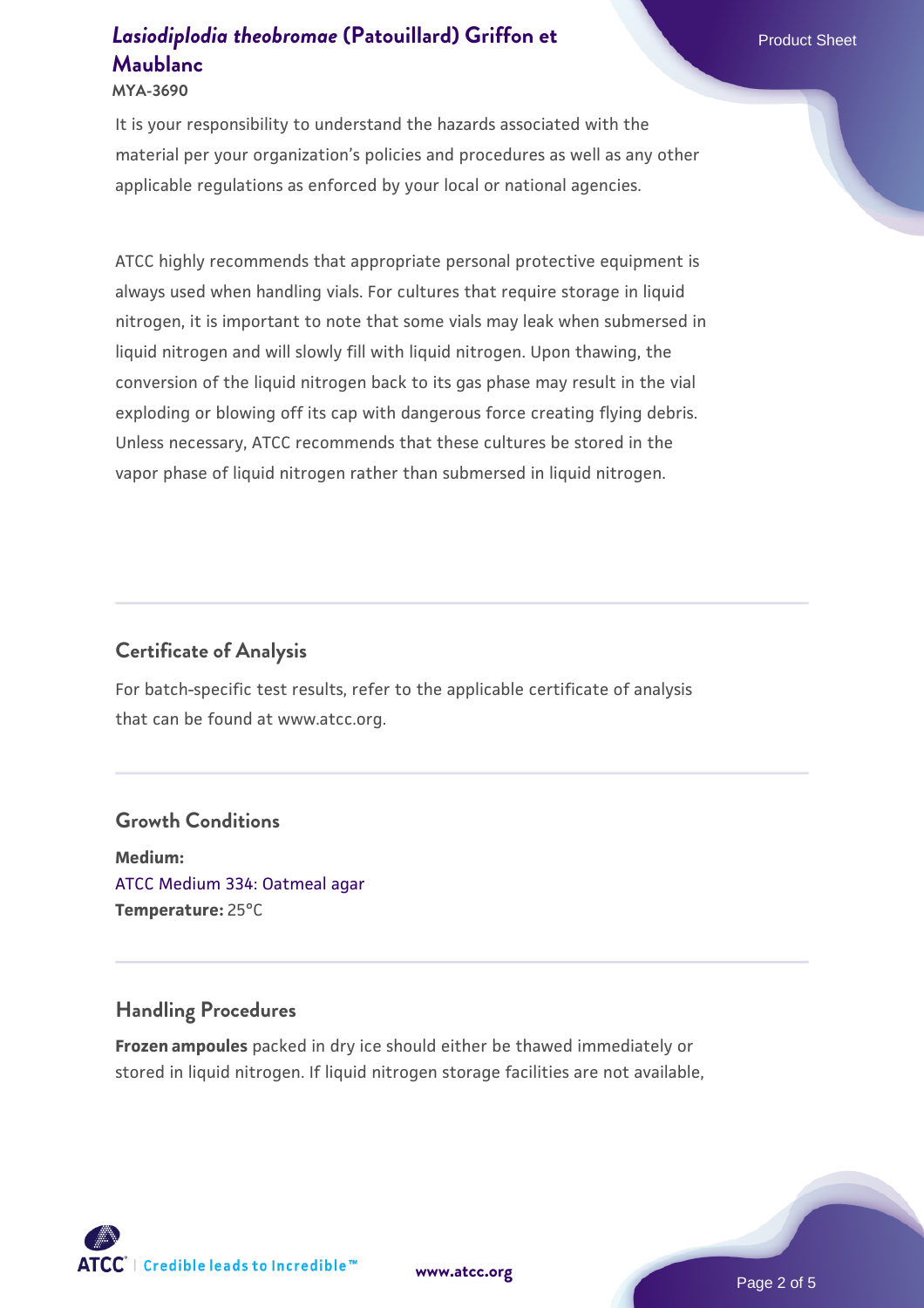**MYA-3690**

frozen ampoules may be stored at or below -70°C for approximately one week. **Do not under any circumstance store frozen ampoules at refrigerator freezer temperatures (generally -20°C)**. Storage of frozen material at this temperature will result in the death of the culture.

- 1. To thaw a frozen ampoule, place in a **25°C to 30°C** water bath, until just thawed **(approximately 5 minutes)**. Immerse the ampoule just sufficient to cover the frozen material. Do not agitate the ampoule.
- 2. Immediately after thawing, wipe down ampoule with 70% ethanol and aseptically transfer at least 50 µL (or 2-3 agar cubes) of the content onto a plate or broth with medium recommended.
- 3. Incubate the inoculum/strain at the temperature and conditions recommended.
- 4. Inspect for growth of the inoculum/strain regularly for up to 4 weeks. The time necessary for significant growth will vary from strain to strain.

#### **Material Citation**

If use of this material results in a scientific publication, please cite the material in the following manner: *Lasiodiplodia theobromae* (Patouillard) Griffon et Maublanc (ATCC MYA-3690)

#### **References**

References and other information relating to this material are available at www.atcc.org.

#### **Warranty**

The product is provided 'AS IS' and the viability of ATCC<sup>®</sup> products is warranted for 30 days from the date of shipment, provided that the customer has stored and handled the product according to the information included on the product information sheet, website, and Certificate of

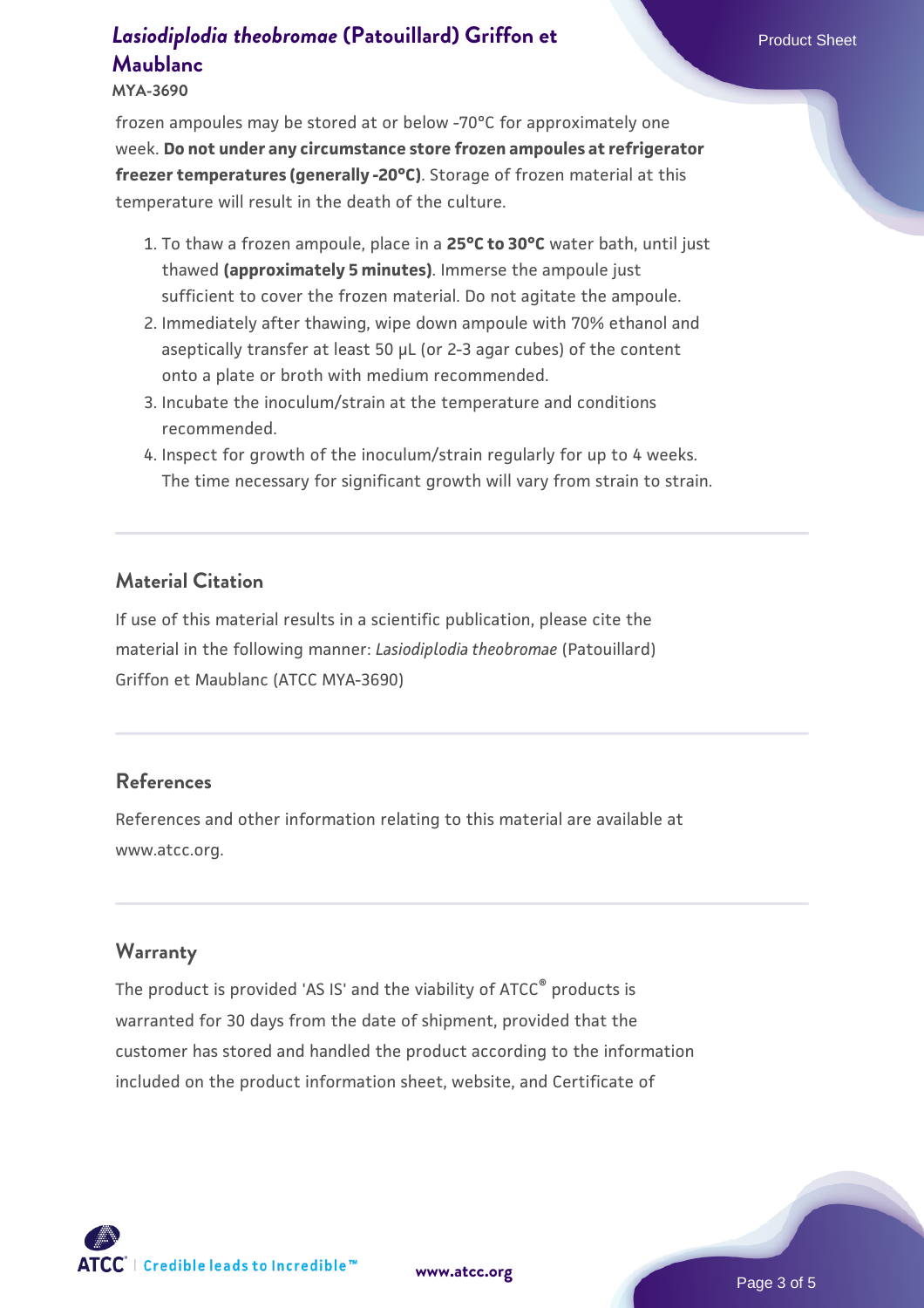#### **MYA-3690**

Analysis. For living cultures, ATCC lists the media formulation and reagents that have been found to be effective for the product. While other unspecified media and reagents may also produce satisfactory results, a change in the ATCC and/or depositor-recommended protocols may affect the recovery, growth, and/or function of the product. If an alternative medium formulation or reagent is used, the ATCC warranty for viability is no longer valid. Except as expressly set forth herein, no other warranties of any kind are provided, express or implied, including, but not limited to, any implied warranties of merchantability, fitness for a particular purpose, manufacture according to cGMP standards, typicality, safety, accuracy, and/or noninfringement.

#### **Disclaimers**

This product is intended for laboratory research use only. It is not intended for any animal or human therapeutic use, any human or animal consumption, or any diagnostic use. Any proposed commercial use is prohibited without a license from ATCC.

While ATCC uses reasonable efforts to include accurate and up-to-date information on this product sheet, ATCC makes no warranties or representations as to its accuracy. Citations from scientific literature and patents are provided for informational purposes only. ATCC does not warrant that such information has been confirmed to be accurate or complete and the customer bears the sole responsibility of confirming the accuracy and completeness of any such information.

This product is sent on the condition that the customer is responsible for and assumes all risk and responsibility in connection with the receipt, handling, storage, disposal, and use of the ATCC product including without limitation taking all appropriate safety and handling precautions to minimize health or environmental risk. As a condition of receiving the material, the customer agrees that any activity undertaken with the ATCC product and any progeny or modifications will be conducted in compliance with all applicable laws, regulations, and guidelines. This product is provided 'AS IS' with no



**[www.atcc.org](http://www.atcc.org)**

Page 4 of 5